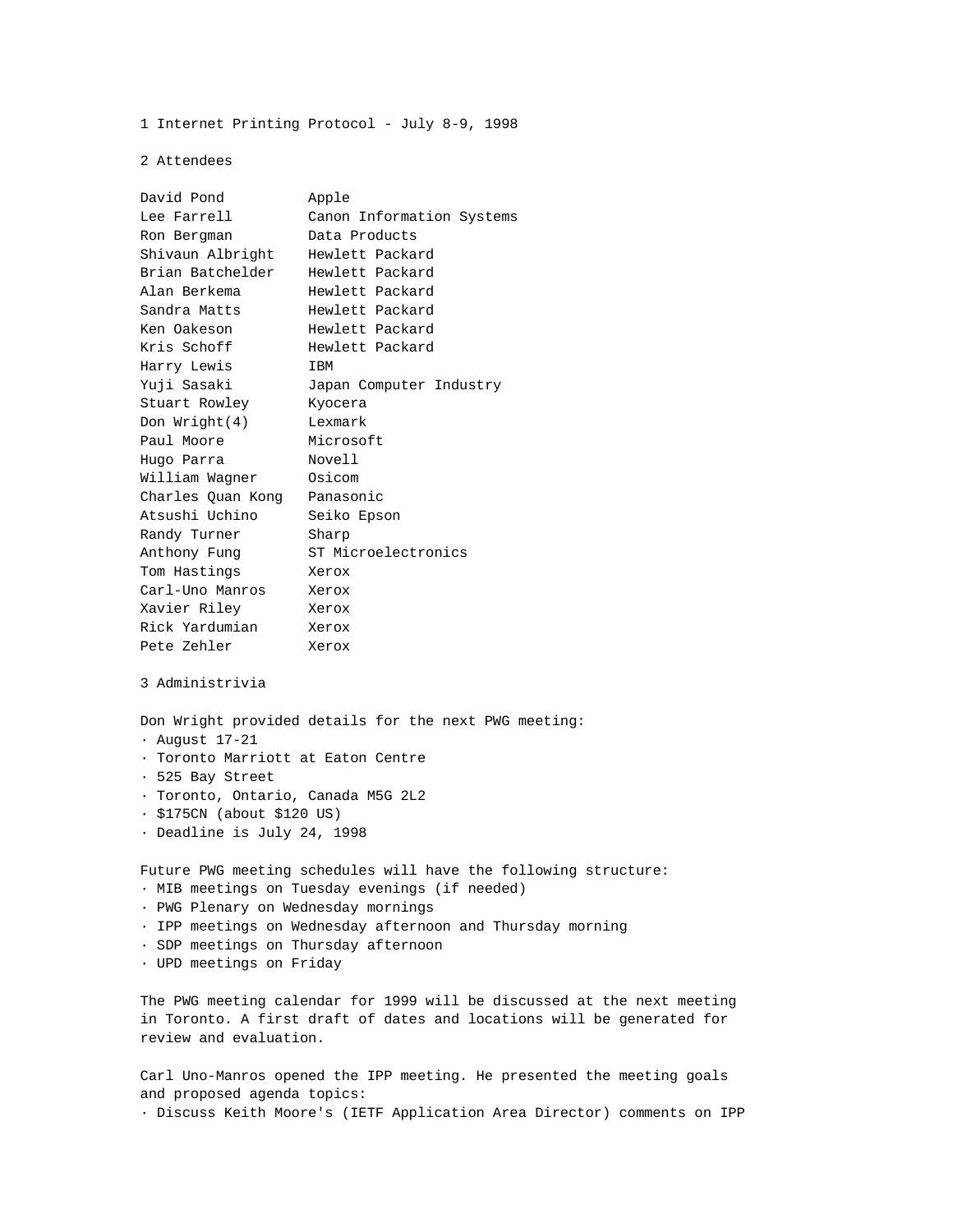draft documents · Reactivate us on the registration of Printer MIB document types as MIME types · Microsoft's proposal to register IPP extra operations · Discuss plans for IPP interoperability testing · Agenda for August IETF Plenary · Discuss Implementor's Guide activities for IPP · Discuss a question from the IFAX group: Would the IPP group be prepared to write a mapping document for IPP to IFAX? · MIB access over IPP · IPP Notifications

Carl-Uno noted that it is unlikely that we will be able to address all the above topics. The first item is the most important (and will probably occupy most-if not all-of the meeting.)

4 IESG Obstacles on IPP drafts

It was suggested that the PWG group needs to consider their position on the IPP standards independently of the IETF views and opinions. It was noted that the PWG members seem to have reached agreement - only the IETF/IESG has any objections to the latest draft documents. One person raised the question about whether the group would consider moving forward with the IPP standard without IETF support. "What does it take to determine when the IPP v1.0 effort will be completed?"

Someone voiced his frustration with the IETF and strongly suggested that the PWG group split from IETF control.

[A lively discussion ensued, accompanied by a free flow of ideas and opinions.]

During the discussion, Randy Turner said that he has received a private e-mail that suggests there will be another objection to the IPP documents with regard to security. He was not willing to provide more details. He believes that there might be a minimal security requirement that may be raised.

Shivaun Albright pointed out that the IETF has provided useful technical guidance. She is concerned about the possible negative press that would result from the PWG splitting from the IETF.

The group is very concerned that the IETF process (and possible additional objections by the IESG) may delay the process much more. Carl-Uno believes that the IESG will formally review the documents in the next three weeks. As a result of that meeting, he believes that they will provide a complete list of the outstanding problems.

"Why can't we just get to the stage of Proposed (Draft) Standard, and choose to implement them as written?" (And not wait for total agreement from the IETF/IESG.)

How about if we just put the word "SHOULD" for including the ipp:// scheme in the specification, and agree not to implement it?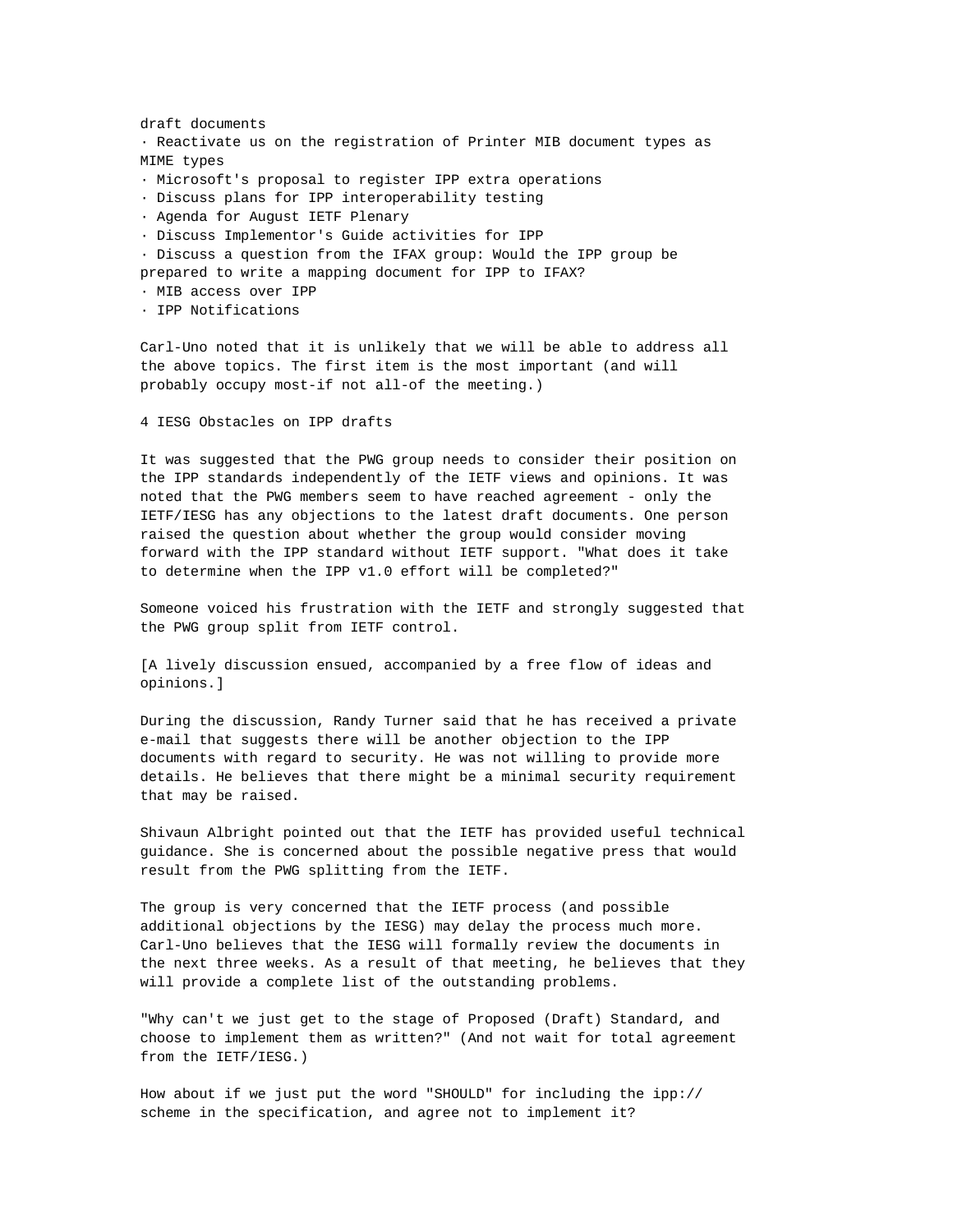Carl-Uno suggested that people should write to Keith Moore and explain that they have implemented the current set of documents. Perhaps this will help to persuade him (and the IESG) to accept the documents as is.

Three alternatives were identified:

· split with the IETF

· wait for the full IETF process

· implement what we have now, and wait for the process to continue decide later to change if necessary

An attempt was made to obtain a consensus opinion on which decision the group wants to follow. Although a formal vote was not taken, it seemed that several people feel that we should still abide by the IETF/IESG decisions.

The group agreed that no one should implement the ipp:// scheme until agreement has been reached within the IETF.

The group then decided to spend the afternoon drafting a response to Keith Moore. It was suggested that we develop a document that includes the requested changes from Keith Moore, but also explains why the PWG members disagree with them.

5 IPP Scheme

Carl-Uno provided a summary of what he understands that Keith Moore requires for the use of the ipp scheme. Whenever a URL is viewed or used by a user, it should be "ipp://" to refer to a printer. Also, the ipp scheme should be used for the MIME content type. However, Carl-Uno believes that we can use http:// when communicating to the server.

The group reviewed a proposal from Randy Turner that was sent to the e-mail list on June 16. Various changes were suggested and will be included in an updated proposal response to Keith Moore.

There were several comments speculating on exactly what Keith Moore believes. (Unfortunately, he was not present to explain his position.) An e-mail excerpt from Keith Moore was referenced to help clarify his position:

There was much concern about the apparent contradiction of requiring that servers support "a full IPP URL" even though no client implementation is allowed to use them. There was repeated discussion about whether this is a reasonable concern. Two individuals strongly suggested that this requirement should be removed. As a compromise, it was left as a SHOULD instead of a MUST.

6 IPP Scheme in the Body

Keith Moore also says that any URL in the body content that references an IPP Printer should use the ipp:// scheme.

7 Security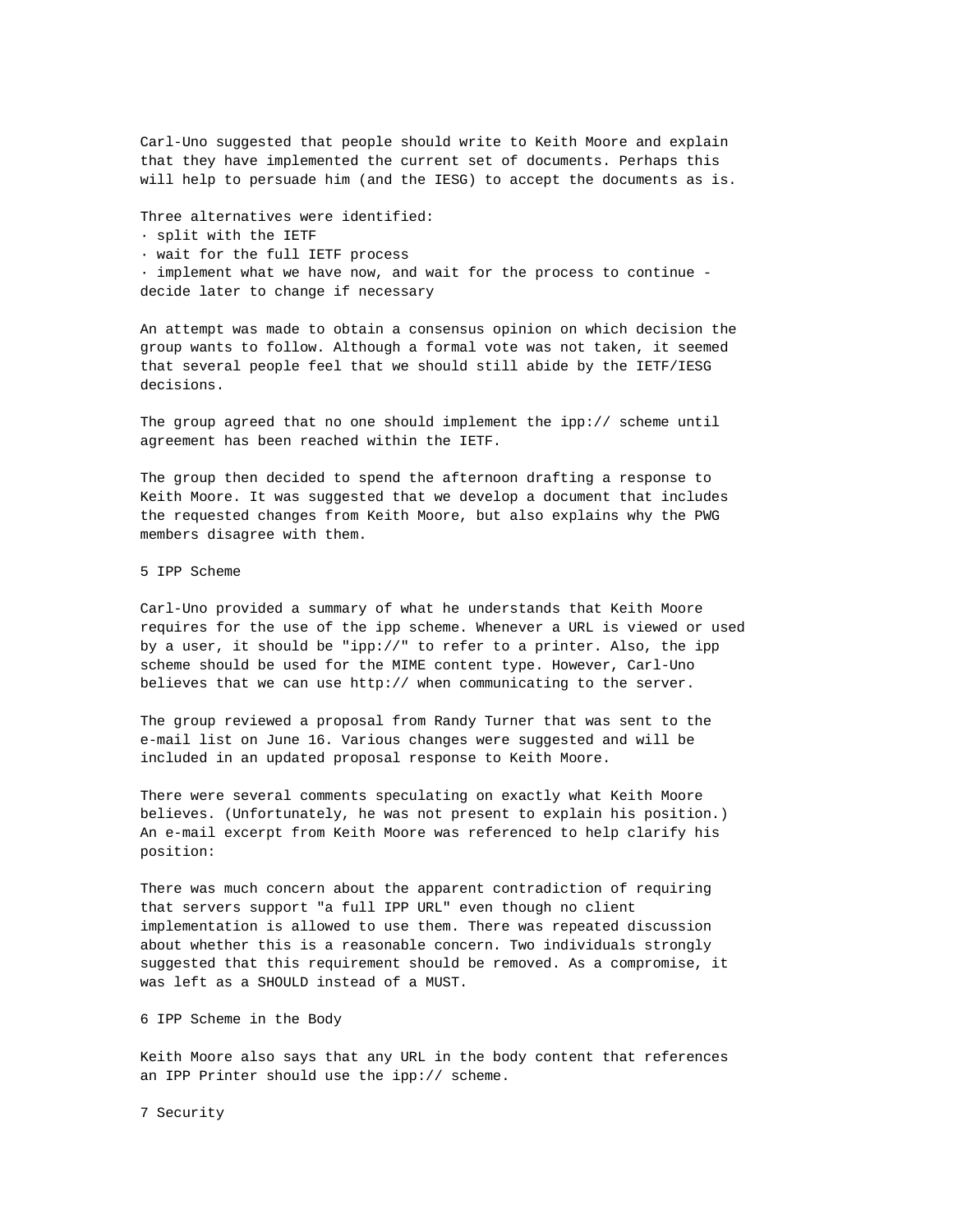What happens for translating ipp:// to http:// if security is desired? How does the new scheme for ipp indicate security? How will a process determine if an IPP URL should be mapped to http:// or https://? If it is mandated that ipp:// is used, how can an IPP Printer indicate that it should be contacted using https://? No clear conclusion was reached for any of these issues.

Randy said that the IETF would be very happy if IPP included SASL. Carl-Uno said that if we did, it would further delay things by a few months.

[More heated exchange of opinions.]

--- "Cooling-off" break ---

Paul Moore summarized an informal conversation that was held during the break:

Several people feel that a "half-way, pseudo-scheme compromise" (as currently considered in the modified proposal) will encounter many problems as we dig deeper into the details. We really need to choose to use a "pure" ipp:// scheme or a "pure" http:// scheme-not the proposed "compound" scheme. By convincing the IESG that a compound scheme is not practical, the group believes that the IESG will agree to using http:// rather than forcing us to start all over and develop a completely new scheme.

The group again agreed that we should continue to develop a document that addresses the requested changes from Keith Moore, but also explains why the PWG members believe it will not work. The group believes that this approach will be useful to prove that we did our "due diligence" in attempting to meet the suggestions from Keith Moore. However, after serious consideration, the group has found that the suggestions do not produce a viable solution for achieving the protocol.

The group generated a list of several problems with the proposal (included at the end of the modified proposal-see below.)

8 Proposal Update - continued

The next day, the group participated in a review of some modifications to the proposal that Randy had made the night before.

There was much debate about Randy's proposal for including a security parameter in a URL scheme. Several attendees were concerned that the IESG would not accept a parameterized URL scheme. No one was aware of any precedent for this concept, and a few people suggested that defining such a parameterized scheme should be done outside the IPP WG.

Additional modifications to the proposal resulted in the following document:

IPP Working Group Analysis of Proposed IPP URL Scheme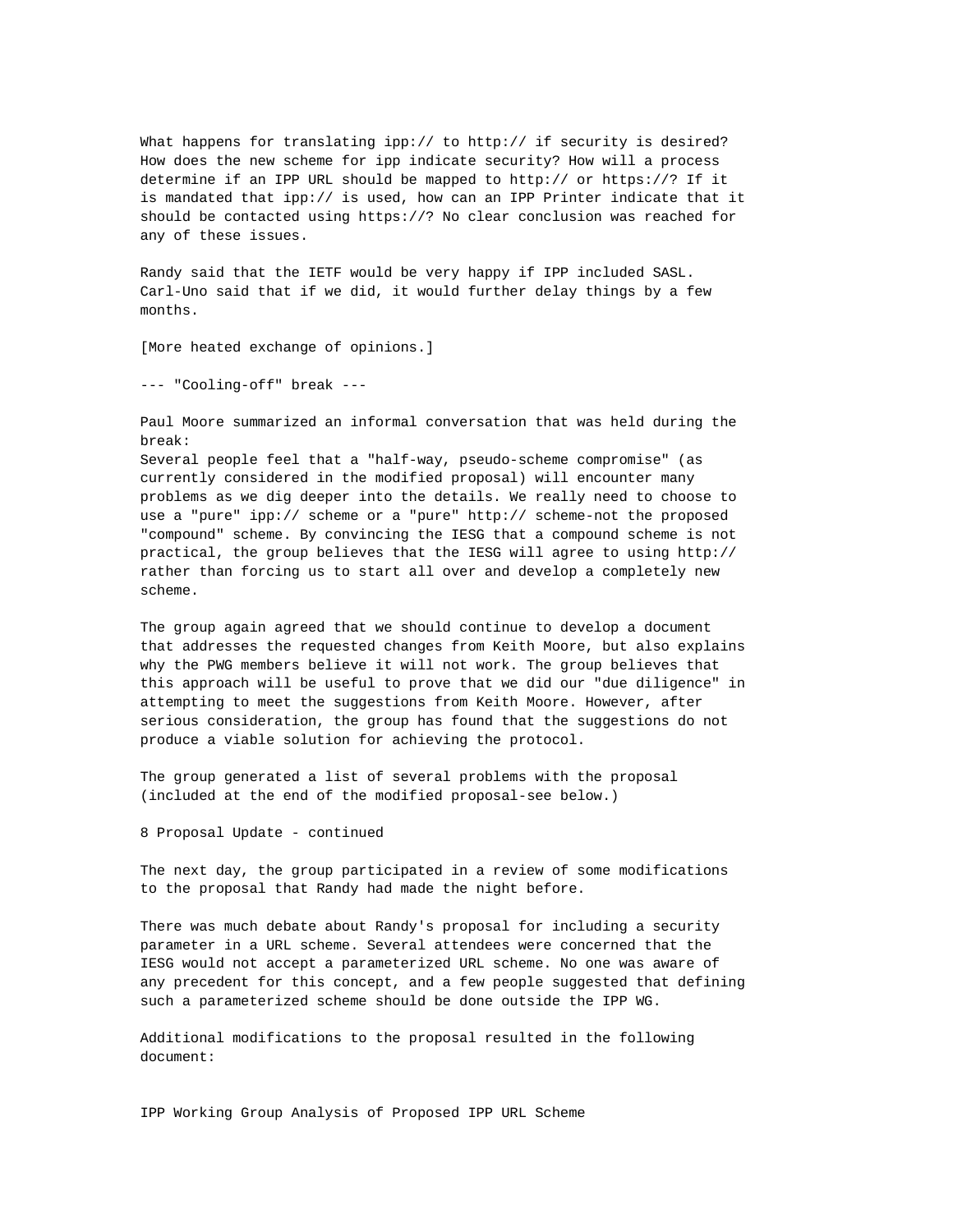## Introduction

The IETF Applications Area Director has proposed that the IPP working group consider creating a new URL scheme, "ipp:", to reference IPP objects, as defined in the IPP Model Document. The IPP working group has created a usage model of how a potential IPP URL would be used, if implemented and deployed. This usage model is included in this document analysis, for completeness.

A subsequent analysis of the usage model for this new scheme has exposed some critical issues and concerns that the IPP working group has with the proposed "ipp:" scheme. Considering the impact of these issues, the working group feels that the integration of a new URL scheme into the IPP model and protocol specifications is not feasible at this time.

Usage Model for "ipp" Scheme -----------------------------------------------------------------------

In its current definition, IPP uses HTTP 1.1 as a transport protocol, and hence uses the existing "http:" URL scheme, in which URL path names and MIME types are used to multiplex and demultiplex IPP from the HTTP protocol data stream.

The conventional model for the introduction of a new protocol scheme assumes that the URL scheme maps directly to an application protocol, network transport protocol and default transport "port number". Typically, this transport protocol includes a multiplexing/demultiplexing capability based on the idea of a port number (e.g., TCP, UDP).

The working group considered using the "ipp:" URL scheme using the conventional model, but the current HTTP infrastructure (existing HTTP 1.1 servers and proxies) does not understand "ipp:" URLs, and would not reliably transport HTTP messages containing headers that reference "ipp:" URLs.

We finally considered a "compound" URL scheme, wherein a translation From "ipp:" to "http:" URL schemes is performed.

The syntax for the new IPP scheme is identical to the existing "http" scheme except for the scheme name itself. The similarity is maintained to ease the IPP-to-HTTP translation burden:

ipp://host[:port]/<IPP-specific-abs-path>

Associated with this new IPP scheme is an IANA-assigned TCP port number, 631, which is the default port number used by clients to contact IPP servers that are represented by IPP URLs.

The IPP scheme implies all of the same protocol semantics as that of the HTTP scheme, except that, by default, the port number used by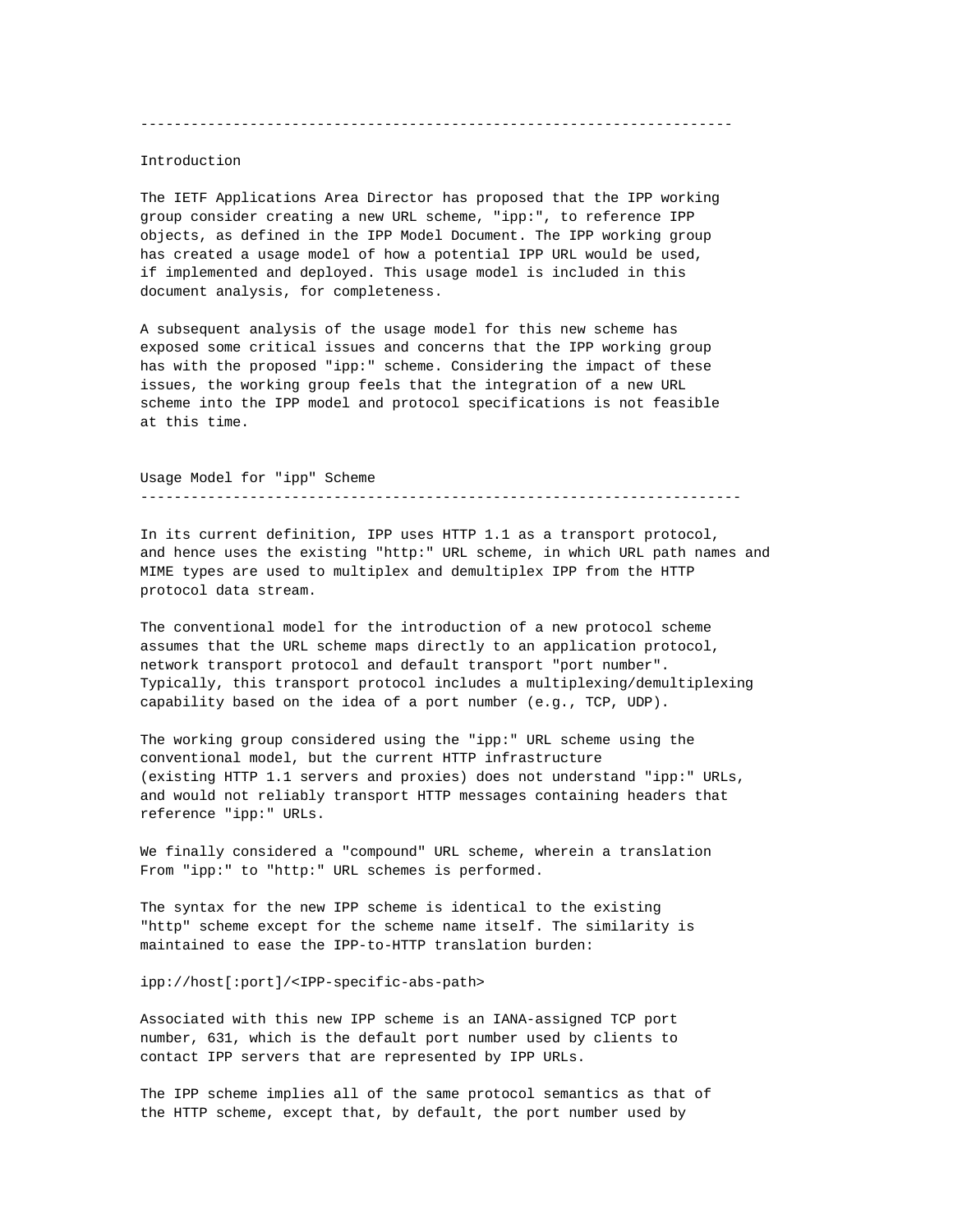clients to connect to the server is port 631. The semantics for clients configured for proxy access is different as described below.

The implementation impact of using the new scheme on the existing specifications is divided into two key areas: HTTP headers and the application/ipp MIME body part.

------------------------------------------------------ HTTP Header Usage ------------------------------------------------------

When an IPP client obtains an IPP URL, the interpretation (translation) of this URL by the client can take one of two forms, depending upon whether the client is configured to use an HTTP 1.1 proxy server.

IPP Client Configured with no proxy server ------------------------------------------------------

When an IPP client (no proxy configured) obtains an "ipp:" URL such as "ipp://myhost.com/myprinter/myqueue", it MUST open an TCP connection to port 631 on myhost.com, with the following example headers:

POST /myprinter/myqueue HTTP/1.1 Host: myhost.com:631 Content-type: application/ipp Transfer-Encoding: chunked ...

IPP Client Configured for Proxy Service ------------------------------------------------------

When an IPP client that uses a proxy named "myproxy.com" obtains the URL

"ipp://myhost.com/myprinter/myqueue", it MUST open a TCP connection to myproxy.com with the following example headers:

POST http://myhost.com:631/myprinter/myqueue HTTP/1.1 Host: myproxy.com:8080 Content-type: application/ipp Transfer-Encoding: chunked ...

Existing proxies will not understand IPP URLs, so the RequestURI MUST use the HTTP form of the URL.

After proxy processing, the proxy would connect to the IPP origin server With headers that are the same as the "no-proxy" example above.

IPP/HTTP Server Implications

-------------------------------------------------------------------

Existing HTTP 1.1 clients (and IPP clients) will only contact IPP origin servers using a requestURI specified in #1 below. However, RFC 2068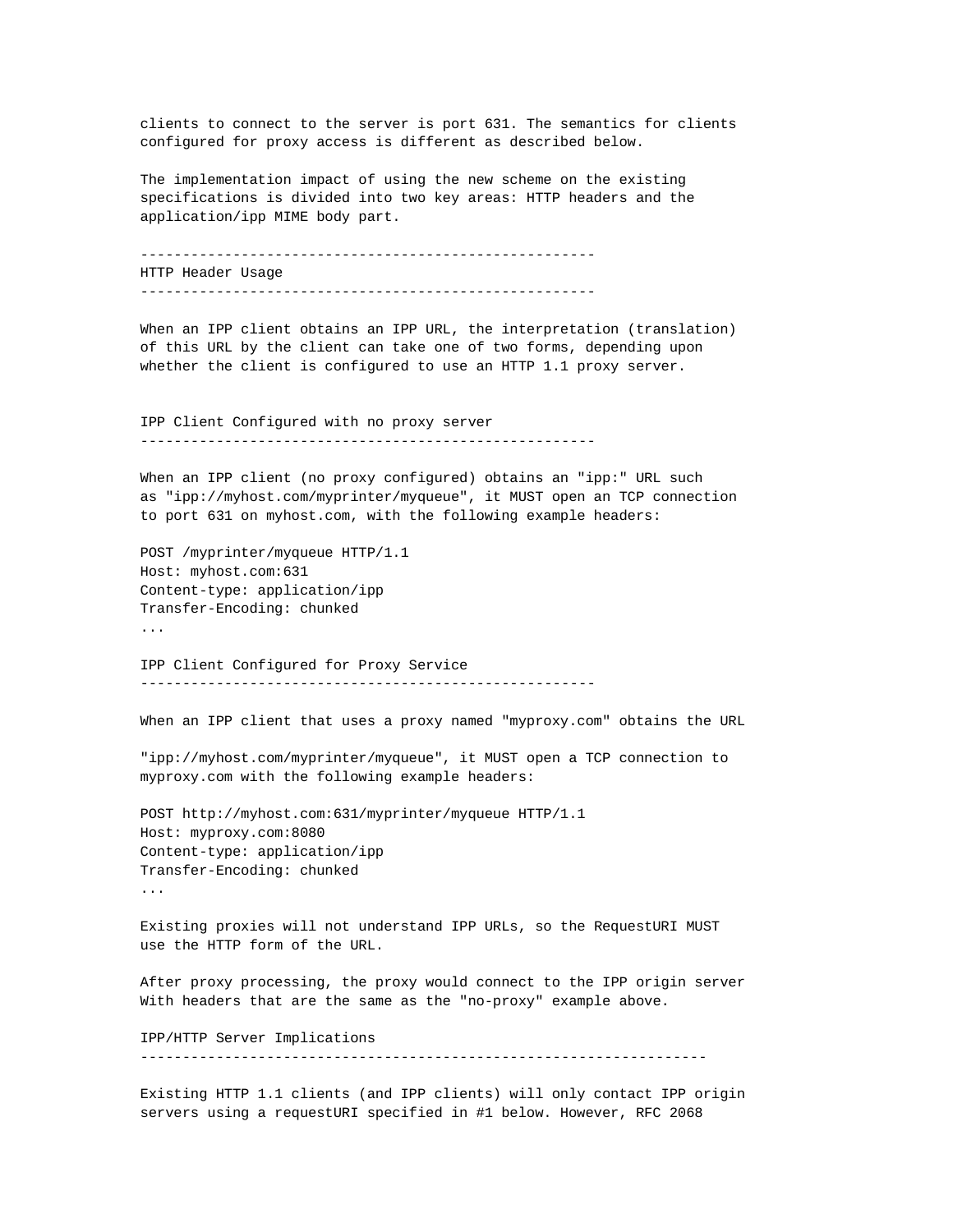states that HTTP 1.1 servers MUST accept "full" URLs as well, so IPP servers MUST also be able to accept a requestURI as specified in #2 as well. Also, IPP servers SHOULD be able to accept a full requestURI as specified in #3 below. Servers MUST interpret all of the forms below as equivalent.

> 1. A "abs\_path" URL (e.g., /myprinter/myqueue) 2. A full HTTP URL (e.g. http://myhost.com:631/myprinter/myqueue) 3. A full IPP URL (e.g., ipp://myhost.com/myprinter/myqueue)

NOTE: Example #3 is included to support the possible future deployment Of IPP services that utilize full IPP requestURIs. Currently, this specification does not allow clients to generate full IPP requestURIs.

In all forms of "ipp" URL translation, if an explicit port number is specified then this port number MUST be used by the clients and proxies to initiate connections to IPP/HTTP origin servers.

------------------------------------------------ application/ipp MIME body -------------------------------------------------

Printer and job URI attributes in the protocol MUST utilize the "ipp" scheme. The application/ipp body part contains the following URI components that are affected:

job attributes job-uri job-printer-uri

printer attributes printer-uri-supported

operation attributes job-uri printer-uri

Other URI attributes in the protocol can contain any number of different URL schemes, e.g., document-uri, printer-more-info, and are not affected by the "ipp" scheme.

------------------------------------------------------------------- Summary Conclusions -------------------------------------------------------------------

The IPP working group has serious concerns regarding integrating a new "ipp:" URL into our specifications. The following issues have been raised with regards to usage of the "ipp:" scheme.

1. There is currently no defined way for a single "ipp:" URL to indicate whether or not a particular IPP server offers "secure" connections. Throughout the IPP model document, numerous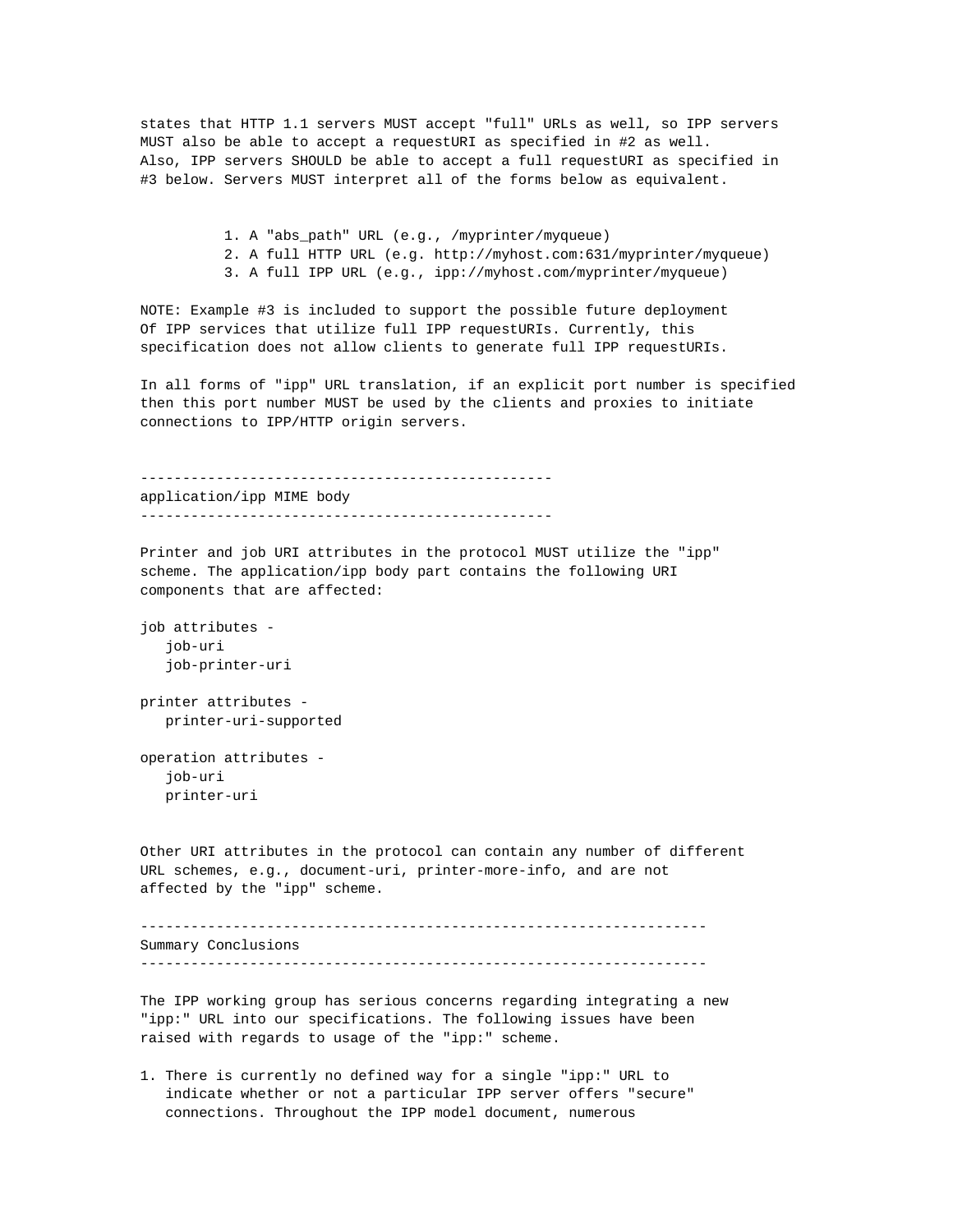assumptions are made with regards to our usage of the "http:" URL to reference IPP objects, chief among these assumptions is that IPP clients treat URL syntax beyond the "host" part of an HTTP URL as opaque.

 The IPP working group feels that any specification for security parameters within URL syntax should be a "standard" solution and not specifically a "one-off" or one-time only solution for IPP. The effort required to put together a group or effort to accomplish this is out-of-scope for our current charter.

2. There is no straightforward way to configure HTTP client proxy capability for "proxying" IPP. Currently, there are specific proxy configuration options for HTTP clients, such as FTP, GOPHER, HTTP, WAIS, etc. There is no option for proxying "ipp:" URLs and this deficiency could lead to confusion for the end user. Also, to correctly

 configure a proxy service for IPP, the user will have to "know" that IPP actually uses HTTP, and that for IPP proxy service the user must configure an HTTP proxy.

- 3. Similar to the end-user configuration problem in #2 above, there is currently no proxy configuration option for IPP proxy in existing proxy server software. IPP will be a "special case" wherein the administrator will have to know the special relationship between IPP URLs and HTTP URLs.
- 4. Future use of the "ipp" scheme is compromised by using the new "ipp" scheme in the translated form implied by the proposed "ipp:" scheme. The IPP working group would like to reserve use of the "ipp" scheme for a pure IPP client/server protocol implementation in the future (one that does not require utilization of an existing HTTP infrastructure). In this environment, it seems appropriate to attach the "ipp" URL to this future protocol, rather than the initial IPP protocol that is just carried in a MIME type within HTTP.

 For example, in a future implementation of an IPP scheme that does not utilize HTTP, existing IPP clients would still attempt to translate the "ipp:" scheme into an "http:" scheme, and would do so incorrectly, since the future "ipp:" scheme protocol might not use HTTP as a transport.

- 5. The proposal introduces "compound" spoofing by using an "ipp:" scheme and transparently translating it to an "http:" scheme An initial concern was the fact that there was no way to tell that IPP was actually being used by looking at an HTTP URL. However, publishing and using only IPP URLs to the user and administrator community might hide the fact that IPP is actually using HTTP.
- 6. Compound schemes is a new idea and not well understood in its' ramifications. In the current IANA registry for URL schemes, there are no examples that indicate that scheme "translation" to another scheme is required.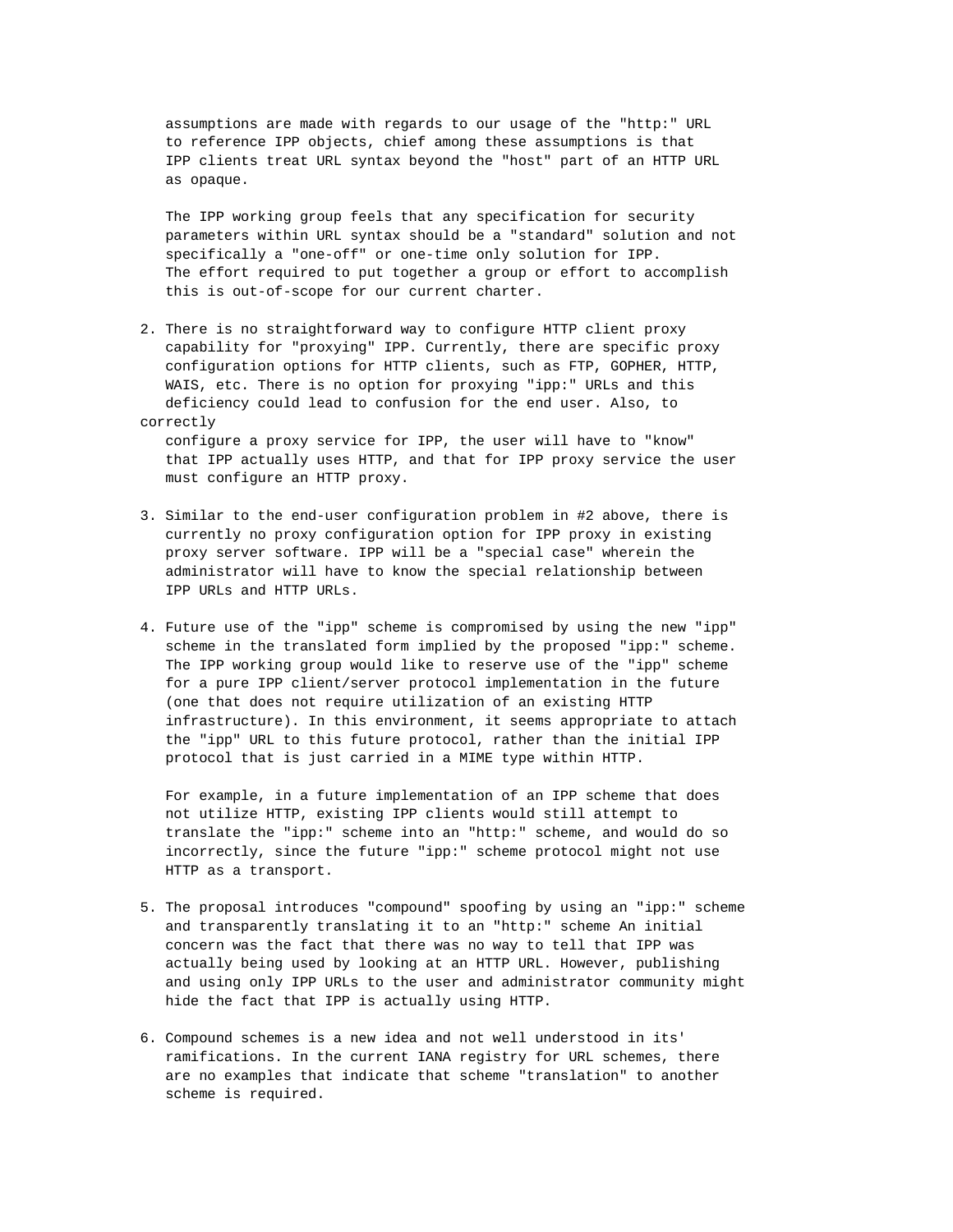- 7. All applications that include URI/URL recognition features will have to be updated to include support for the new "ipp:" URL.
- 8. Existing network infrastructure tools and utilities would need to be modified in order to understand the "special" relationship between IPP and HTTP URLs.

The working group considers IPP printing an "HTTP application", and therefore the usage of an "ipp:" URL scheme must maintain a special relationship with "http:" URLs. The definition of such a "compound" URL scheme, wherein an "ipp:" scheme is layered or translated to an "http:" scheme, is somewhat unusual, and the impact of such a definition on the protocol design and deployment is not generally well understood. This analysis document has identified a partial list of issues regarding the integration of the new "ipp:" scheme. It is anticipated that other unforeseen issues exist, since this technique has not been prototyped.

If the usage model described herein were adopted, these issues raised in this analysis pose a significant negative impact on the implementation and deployment of current IPP specifications, as well as potential interoperability with future revisions of the protocol.

This document will be forwarded to the IESG.

9 Interoperability Testing

Pete Zehler announced that 13 companies (of 35 companies contacted) have said they are willing to make an announcement about their current status with regard IPP development. The other companies either have not responded, or prefer to keep their status private.

Connectivity issues and bugs in implementations seem to be the major activity being addressed in the pair-wise testing that is currently occurring. More testing has occurred, but the participants continue to guard their activity results.

Pete believes that an interoperability "bake-off" might be achievable some time in September, or later in the year. A major concern is having sufficient test tools to support such an effort.

It was suggested that a poll should be taken to see which vendors are ready (or would be willing) to participate in an interoperability test within the next several weeks.

Xerox, IBM, Microsoft, and Lexmark all said that they are willing and able to participate in a bake-off on September 15.

Pete will send out a list of company status and contact points. He will also send out a request for additional participants for a September 15 bake-off. All implementations will be based on the June 30 specification documents.

It was estimated that the bake-off would last three days.